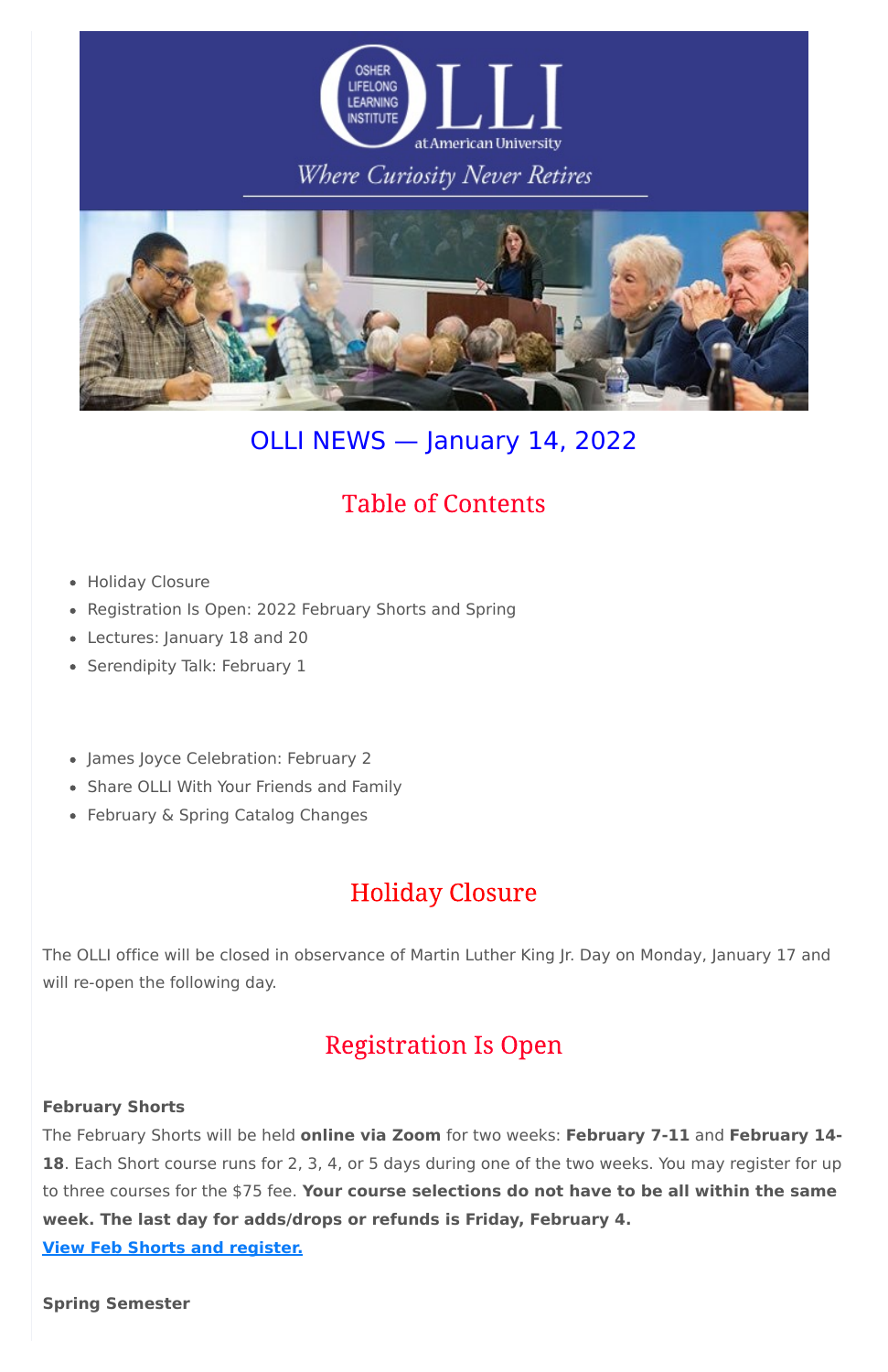The Spring Semester is **March 7-May 13.** Currently, OLLI is continuing plans to offer classes in three formats: **In-Person Only, Online Only,** and **Hybrid.** Courses meet once a week for 7-10 weeks. The \$300 membership fee allows you to sign up for three courses before the lottery. After the lottery, when you have received your class assignment letter, you can add a **fourth study group** by logging into your account. **Make sure to register before the Spring lottery on Tuesday, February 15.**

### **View Spring [Semester](https://www.olli-dc.org/view_all_study_groups) and register.**

## Lectures: January 18 and 20



### **Tuesday, January 18 10:30 AM Virginia Mecklenburg, Edward Hopper and the Power of Place**

Virginia M. Mecklenburg is a senior curator at the Smithsonian American Art Museum. She has organized more than 30 exhibitions that have traveled to over 100 venues in the United States and abroad. She lectures widely and has written on Amalia Mesa Bains, Romare Bearden, George Bellows, Carmen Lomas Garza, Edward Hopper, Robert Indiana, William H. Johnson, Jacob Lawrence, Agueda Martinez, Jesús Moroles, Georgia O'Keeffe, Faith Ringgold, Norman Rockwell, John Sloan, Consuelo Jimenez Underwood, and other 20th- and 21st-century artists for exhibition publications such as American Art, American Art Review, and The Magazine Antiques. She is currently engaged in organizing "Subversive, Skilled, Sublime: Fiber Art by Women and William H. Johnson: The Fighters for Freedom."



**Thursday, January 20**

**10:30 AM**

**Shari Lawrence Pfleeger, Who Wants to Know? Protecting Your Online Privacy in the 21st Century**

Shari Lawrence Pfleeger is well-known for her work in software engineering and cyber security. Most recently, she was Research Director for Dartmouth College's Institute for Information Infrastructure Protection, a consortium of leading universities, national laboratories, and nonprofit institutions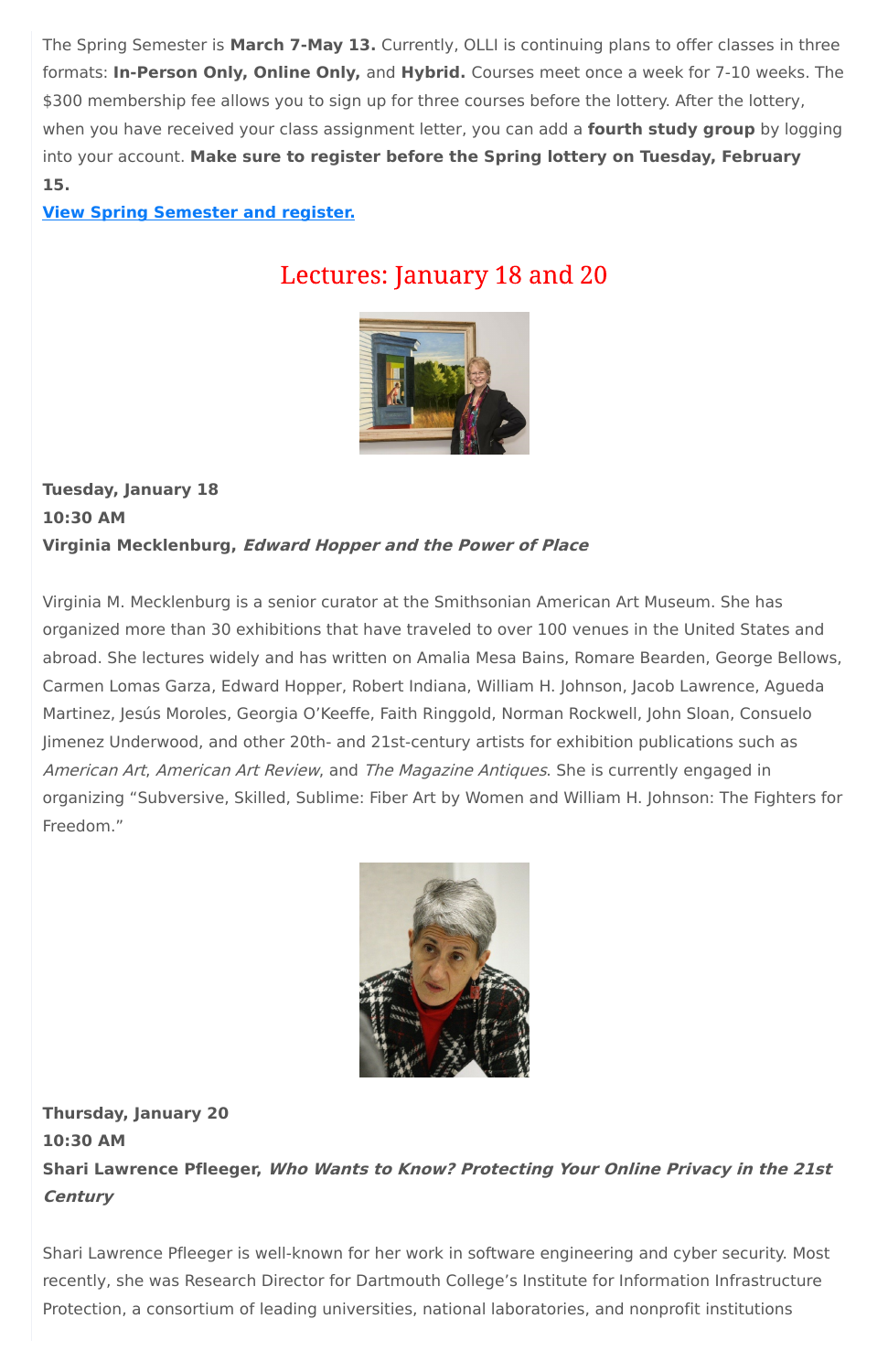dedicated to strengthening the US cyber infrastructure. She joined the I3P after serving for nine years as a senior researcher at the RAND Corporation, where her work focused on software quality and cyber security. Previously, as president of Systems/Software, Inc., she led a consultancy specializing in software engineering and technology. She has also held several research and teaching positions at universities in the United States and United Kingdom, including City University of London, Durham University, the University of Maryland, and Howard University. Named repeatedly by the *Journal of* Systems and Software as one of the world's top software engineering researchers, Dr. Pfleeger is the author of more than one hundred articles and dozens of books. She earned a PhD in information technology and engineering from George Mason University, and a Doctor of Humane Letters from Binghamton University. Pfleeger is also an award-winning poet, and she sits on the board of Alice James Books, a collaborative press giving voice to poets who inspire change.

**No registration is required. The Zoom link will be e-mailed the morning of each lecture to all those subscribed to the OLLI newsletter.**

## **Serendipity Talk: Celebrating John Williams**

### **Tuesday, February 1 1:00-2:30 PM Dan Sherman, Celebrating John Williams at 90**

John Williams turns 90 in February and has written some of best-known film scores of all time, including Jaws, Star Wars, E.T., and Schindler's List. This talk will review Williams' long career in the film music genre and show many movie clips he has scored, along with interviews and videos. Join us to celebrate the contributions of this great composer and enjoy some of his greatest scores while learning about their place in the history of film music.

Dan Sherman has taught several courses on musical theater and film musicals at OLLI, along with many other venues in the area. He holds his PhD in economics from Cornell and retired as Managing Director at the American Institutes for Research.

**No registration is required. The Zoom link will be e-mailed the morning of the talk to all those subscribed to the OLLI newsletter.**

### **James Joyce Birthday Celebration**

OLLI at AU will celebrate **James Joyce's birthday** on **Wednesday, February 2** from **2:00-5:30 PM online via Zoom**. This will mark the 100th anniversary of the publication of *Ulysses*. The Zoom link will be emailed the morning of the event to everyone who **[registers](https://www.olli-dc.org/EventRegistration/Register/894)**.

You're welcome to participate as a reader or listener in the celebration. If you would like to be a reader please let the organizer, Bob Kolodney, know at **[bobkolive@gmail.com](mailto:bobkolive@gmail.com)**. Thus far we have 10 readers, but we have room for more.

The program will consist of readings of passages from all 18 chapters of Ulysses, preceded by passages from some writers who influenced Joyce and followed by passages of writers influenced by him.

Attendees are invited to an online cast party the following day, Thursday, February 3, at 2:00 PM.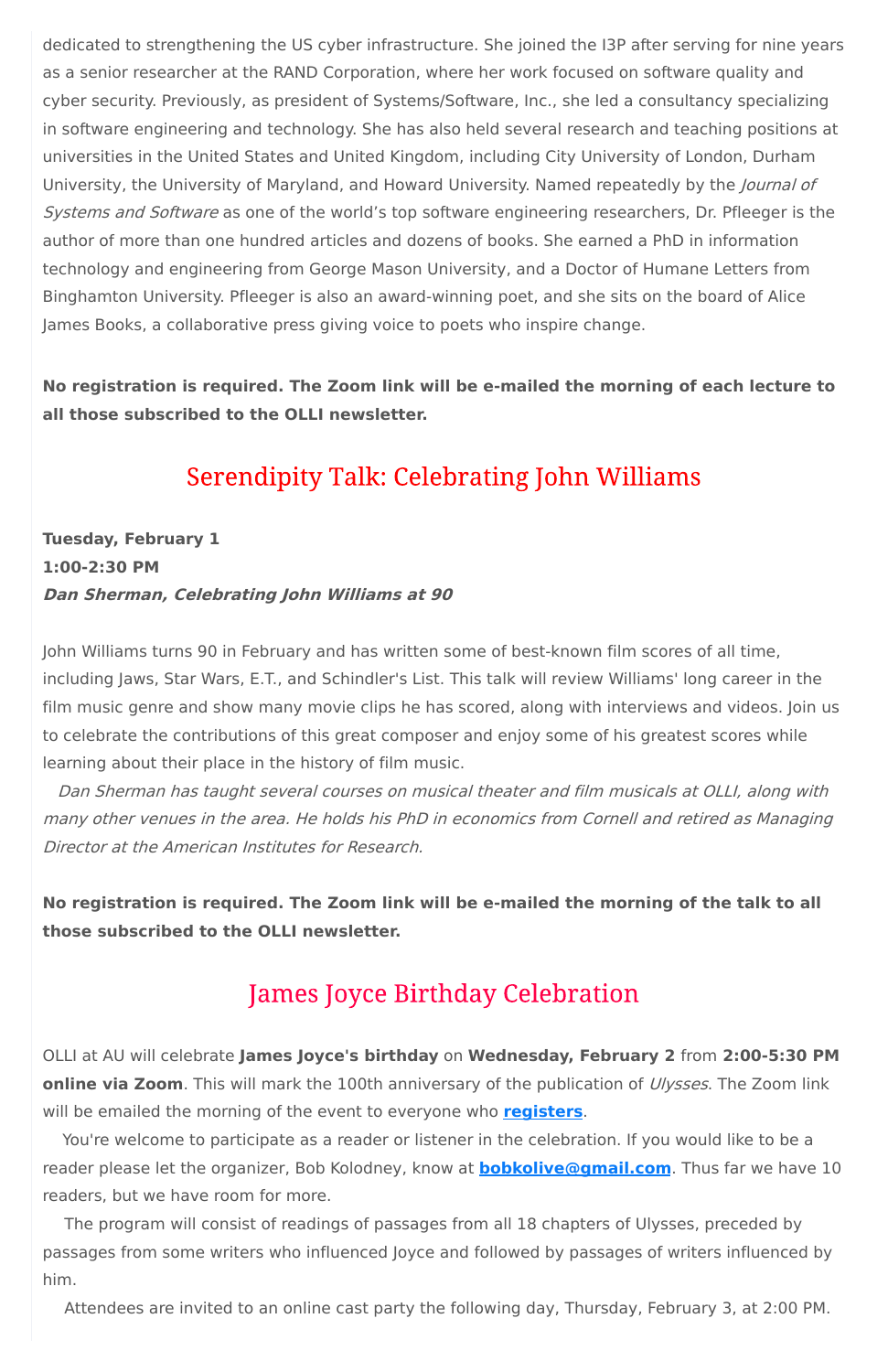The Zoom link will be sent out to registrants that morning for anyone who would like to attend. The webpage for the event, where the program and script are available, is at **James Joyce Birthday [Celebration](https://sites.google.com/view/jajoycebirthday2021/james-joyce-birthday-2022?authuser=0) 02-02-2022**. There are also materials from a short introductory course to Ulysses (PDQ Joyce) and last year's JJ birthday celebration.

## **Share OLLI With Your Friends and Family**

Staying connected is more important now than ever! Taking OLLI classes via Zoom allows our learning community to stay connected while broadening its horizons and extending its reach. We miss being able to have all in-person classes, but we have adapted, and even thrived, in the age of Zoom-learning.

**February Shorts** \*\*All February Shorts courses are now online.\*\* **911: The Development of Financial Legislation**: CANCELLED **943: Relativity**: CANCELLED **951: Sound Revolutions—A Brief History of Recorded Sound:** CANCELLED **955: Introduction to Creative Stamping:** CANCELLED **956: 21st-Century Art:** No reading is required. **962: Lady Chatterley's Lover**: **Then and Now**: CANCELLED **964: Book and a Movie**: CANCELLED

Now is the time to tell your friends and family, near and far, that we invite them to join the OLLI experience this fall. OLLI at American University is one of 124 OLLIs around the country, all of which are currently online. Each is unique in course content and delivery, but all are dedicated to lifelong learning in their [communities.](https://sps.northwestern.edu/oshernrc/files_nrc/lli_directory_2019.pdf) Whether your friends explore our program or an **OLLI near them**, they will be in for a treat by taking an OLLI class.

## **February & Spring Catalog Changes**

#### Spring:

**113: Shakespeare's Political Theory:** Now meets Mondays at 11:45 AM, starting March 7. **444: Algorithms—How Machines Think:** CANCELLED **633: Wallace Stevens and Company:** Format has changed to ONLINE. **646: How to Wash A Child's Heart:** Format has changed to ONLINE.

**655: Early Twentieth-Century American Fiction:** CANCELLED

### **American University News & Events**

#### **Center for Israel Studies**

This spring, American University's Jewish Studies Program and Center for Israel Studies together host a new webinar series: **"Europe's Jews Before the Holocaust,"** thanks to the generosity of the Knapp Family Foundation**.**

**Wednesday, January 26 1:00 PM, Online**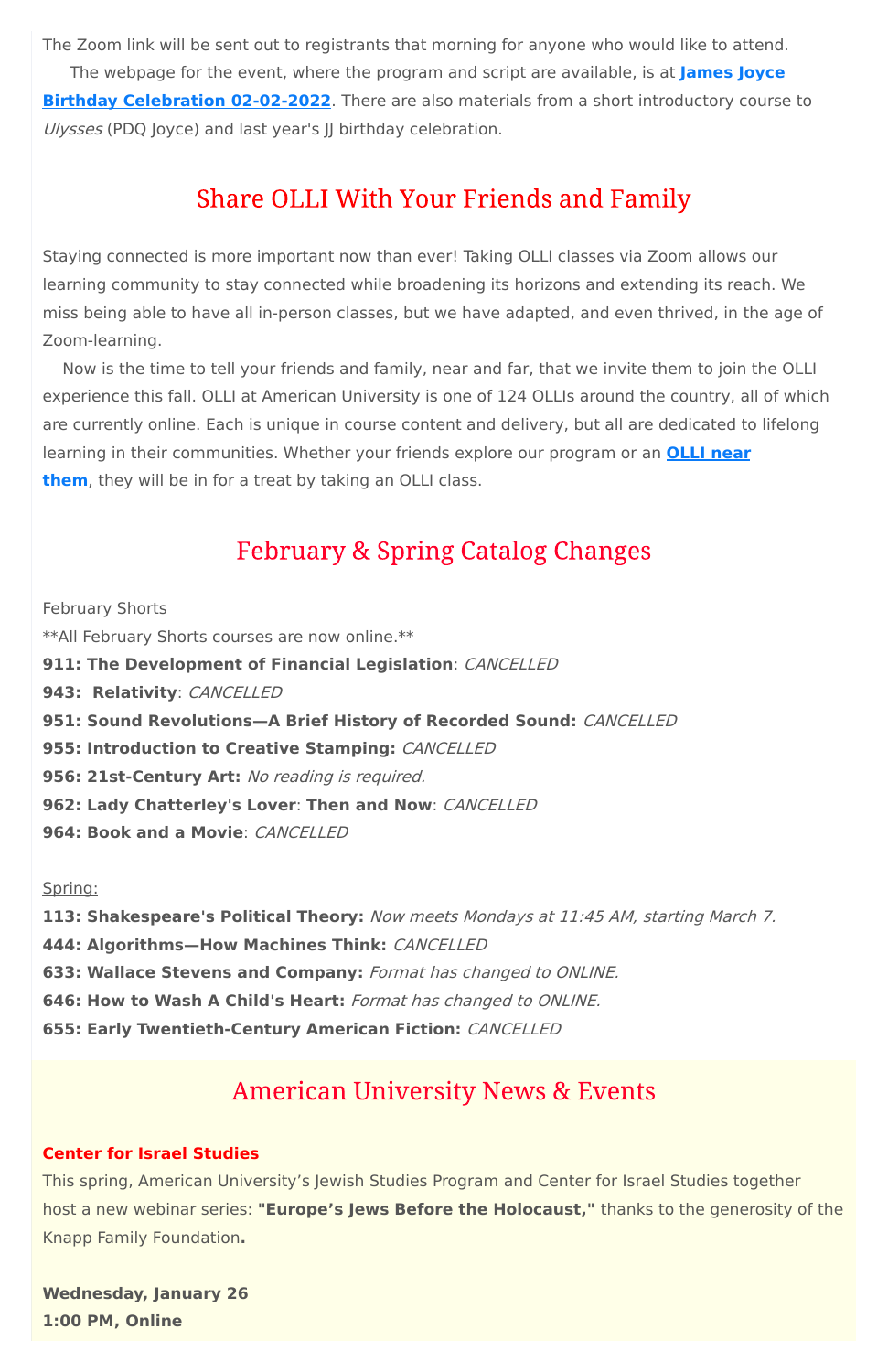### **In the Midst of Civilized Europe: The Pogroms of 1918–1921 and the Onset of the Holocaust.**

Between 1918 and 1921, over a hundred thousand Jews were murdered in Ukraine. Acclaimed historian Jeffrey Veidlinger shows for the first time how this wave of genocidal violence created the conditions for the Holocaust. This first event is moderated by Michael Brenner, Abensohn Chair in Israel Studies. **[Register](https://www.eventbrite.com/e/europes-jews-before-the-holocaust-series-jeffrey-veidlinger-january-26-tickets-227252176377)**.

### **School of Public Affairs**

**Tuesday, January 18 4:00 PM, Online Sine Institute: Richard Fontaine**

Richard Fontaine, CEO of the Center for a New American Security, kicks off the 2022 Sine Institute Fellows seminars with a discussion on crafting national security policy now and for the future. **[Register.](https://american.swoogo.com/fontaine/begin)**

#### **Wednesday, January 19**

**6:00 PM, Online**

### **The Chancellor: The Remarkable Odyssey of Angela Merkel**

OLLI at AU is dedicated to the proposition that learning is a lifelong process and that curiosity never retires.

Join Women & Politiics Institute Director **Betsy Fischer Martin** and award-winning journalist **Kati Marton** in exploring how Angela Merkel overcame liabilities as a "triple outsider"— a scientist, a woman, and an East German—to ascend to the German chancellery. **[Register](https://www.crowdcast.io/e/Kati-Marton/register)**.

> Tony Long, Executive Director | Mary Fran Miklitsch, Deputy Executive Director Lesley Diaz, Academic Programs Coordinator Jesse Williams, Operations Coordinator

### **AU Arts**

Home of AU's performing, visual, literary, and media-based arts. **View the schedule and [registration](https://www.american.edu/arts/) links**.

#### **AU Museum**

**Spring Schedule**

**January 29–May 22**

#### **Friday–Sunday, 11:00 AM–4:00 PM**

Reservations are not required for your visit. Admission is always free. Regarding groups and any questions about your visit, email **[museum@american.edu](mailto:museum@american.edu)**. Access the museum **[online](https://www.american.edu/cas/museum/reopening.cfm)**.

### **OSHER LIFELONG LEARNING INSTITUTE AT AMERICAN UNIVERSITY MISSION**

The Osher Lifelong Learning Institute at American University is an association of, by, and for the

people in the Washington, DC area who wish to continue to study and learn.

**Website [www.olli-dc.org](http://www.olli-dc.org/)** | **Phone** 202-895-4860 | **E-mail [olli@american.edu](mailto:olli@american.edu) Study Group Location** 4801 Massachusetts Ave. NW **Mailing Address** 4400 Massachusetts Ave NW | Washington, DC 20016